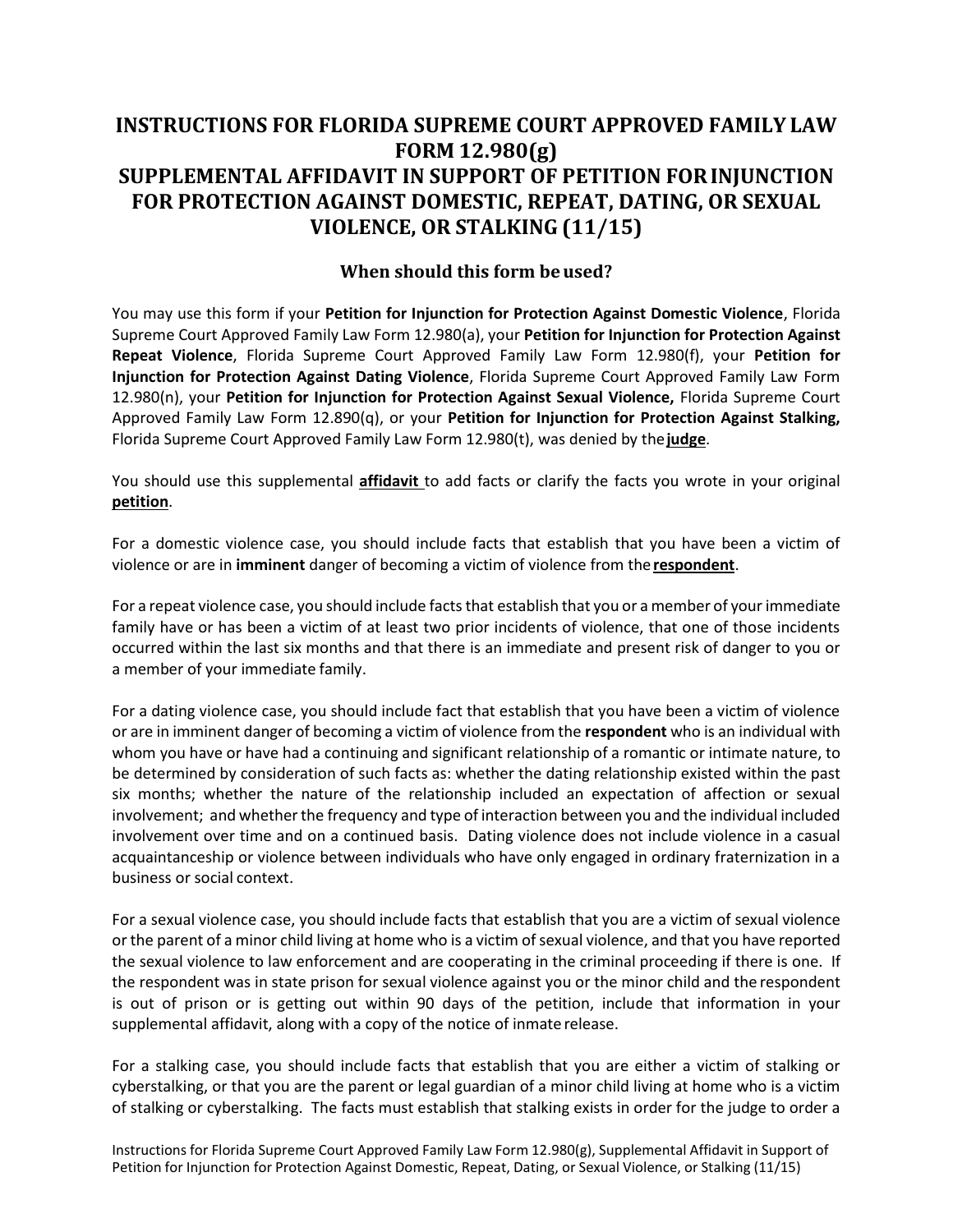temporary injunction for protection against stalking. Please be specific as to where the incidents of stalking took place. These locations may include, but need not be limited to, a home, school, or place of employment. For cyberstalking, please include a description of all evidence of contacts and/or threats made by the respondent in voice messages, texts, emails, or other electronic communication.

 This form should be typed or printed in black ink. After completing this form, you should sign the form the county where the petition was filed and keep a copy for your records. before a **notary public** or the **clerk of the circuit court**. You should then **file** the original with the clerk in

## **IMPORTANT INFORMATION REGARDING E-FILING**

 The Florida Rules of Judicial Administration now require that all petitions, pleadings, and documents be filed electronically except in certain circumstances. **Self-represented litigants may file petitions or other pleadings or documents electronically; however, they are not required to do so.** If you choose to file your pleadings or other documents electronically, you must do so in accordance with Florida Rule of Judicial Administration 2.525, and you must follow the procedures of the judicial circuit in which you  file. **The rules and procedures should be carefully read and followed.** 

## **What should I do next?**

 documents will be submitted to the judge as your Amended Petition. After you complete this supplemental affidavit, the clerk will attach it to your original petition and all the

#### **IMPORTANT INFORMATION REGARDING E-SERVICE ELECTION**

 After the initial service of process of the petition or supplemental petition by the Sheriff or certified process server, the Florida Rules of Judicial Administration now require that all documents required or permitted to be served on the other party must be served by electronic mail (e-mail) except in certain  circumstances. **You must strictly comply with the format requirements set forth in the Rules of Judicial Administration.** If you elect to participate in electronic service, which means serving or receiving pleadings by electronic mail (e-mail), or through the Florida Courts E-Filing Portal, you **must** review Florida Rule of Judicial Administration 2.516. You may find this rule at [www.flcourts.org](http://www.flcourts.org/) through the link to the Rules of Judicial Administration provided under either Family Law Forms: Getting Started, or Rules of Court in the A-Z Topical Index.

 **SELF-REPRESENTED LITIGANTS MAY SERVE DOCUMENTS BY E-MAIL; HOWEVER, THEY ARE NOT REQUIRED TO DO SO.** If a self-represented litigant elects to serve and receive documents by e-mail, the procedures must always be followed once the initial election is made.

 To serve and receive documents by e-mail, you must designate your e-mail addresses by using the  **Designation of Current Mailing and E-mail Address**, Florida Supreme Court Approved Family Law Form 12.915, and you must provide your e-mail address on each form on which your signature appears. Court Approved Family Law Form 12.914; **Designation of Current Mailing and E-mail Address**, Florida Supreme Court Approved Family Law Form 12.915; and Florida Rule of Judicial Administration2.516. Please **CAREFULLY** read the rules and instructions for: **Certificate of Service (General),** Florida Supreme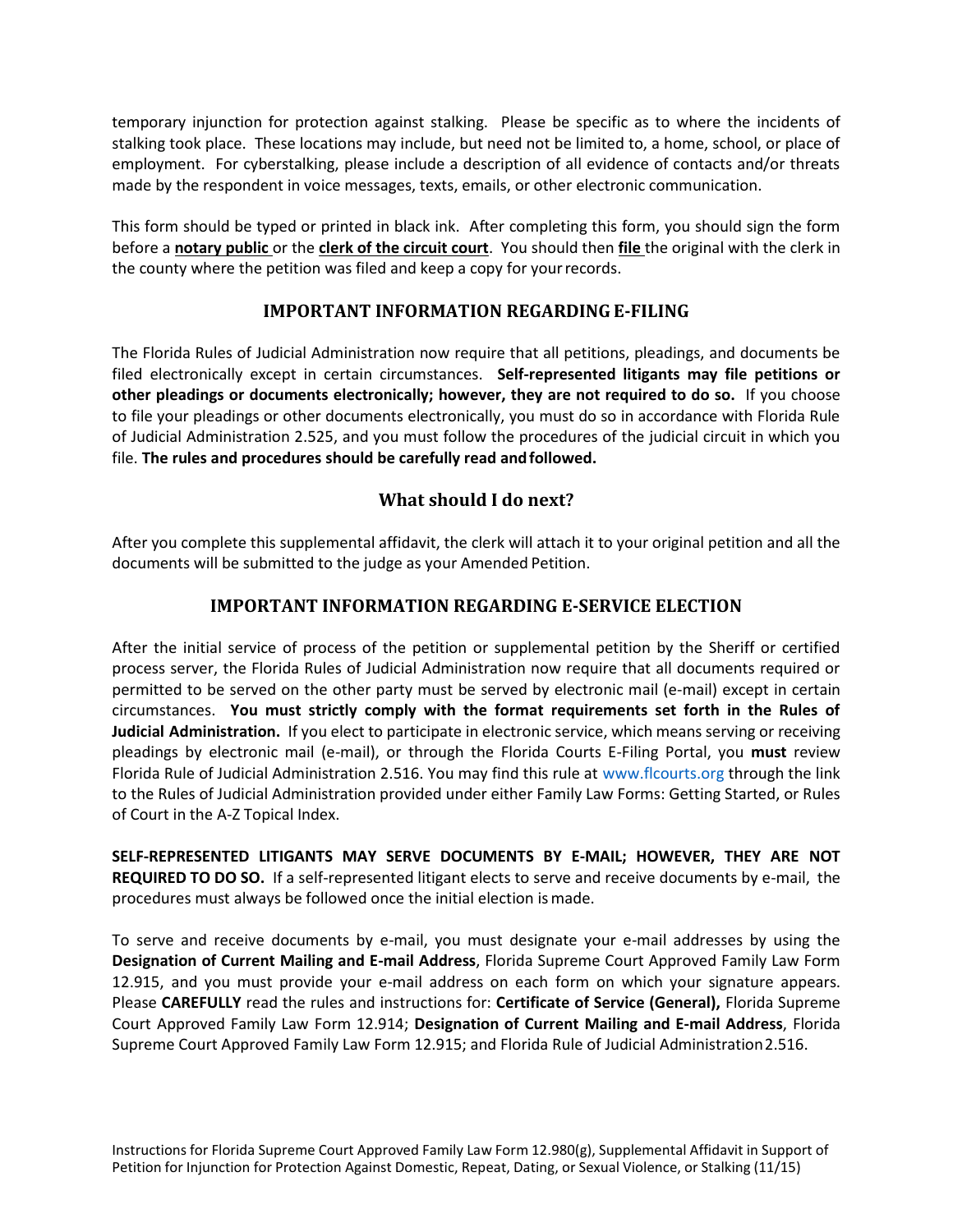| and made me afraid for my or my family member's safety: |                                                                               |                                                                                                                                                                                                                                                                                                                                                                                                                                                                                                                    |
|---------------------------------------------------------|-------------------------------------------------------------------------------|--------------------------------------------------------------------------------------------------------------------------------------------------------------------------------------------------------------------------------------------------------------------------------------------------------------------------------------------------------------------------------------------------------------------------------------------------------------------------------------------------------------------|
|                                                         |                                                                               |                                                                                                                                                                                                                                                                                                                                                                                                                                                                                                                    |
|                                                         |                                                                               |                                                                                                                                                                                                                                                                                                                                                                                                                                                                                                                    |
|                                                         |                                                                               |                                                                                                                                                                                                                                                                                                                                                                                                                                                                                                                    |
|                                                         |                                                                               |                                                                                                                                                                                                                                                                                                                                                                                                                                                                                                                    |
|                                                         |                                                                               |                                                                                                                                                                                                                                                                                                                                                                                                                                                                                                                    |
|                                                         |                                                                               |                                                                                                                                                                                                                                                                                                                                                                                                                                                                                                                    |
|                                                         |                                                                               |                                                                                                                                                                                                                                                                                                                                                                                                                                                                                                                    |
|                                                         |                                                                               |                                                                                                                                                                                                                                                                                                                                                                                                                                                                                                                    |
|                                                         |                                                                               |                                                                                                                                                                                                                                                                                                                                                                                                                                                                                                                    |
|                                                         | Petitioner,<br>Respondent,<br>certify that the following statements are true: | IN THE CIRCUIT COURT OF THE ____________________________JUDICIAL CIRCUIT,<br>SUPPLEMENTAL AFFIDAVIT IN SUPPORT OF PETITION FOR<br><b>INJUNCTION FOR PROTECTION AGAINST</b><br>DOMESTIC VIOLENCE ( REPEAT VIOLENCE<br>DATING VIOLENCE ( SEXUAL VIOLENCE ( STALKING<br>{Please complete all paragraphs that relate to your case}<br>1. On {date} _______________________, at {place and address} ____________________<br>Respondent said or did the following things that hurt me or a member of my immediate family |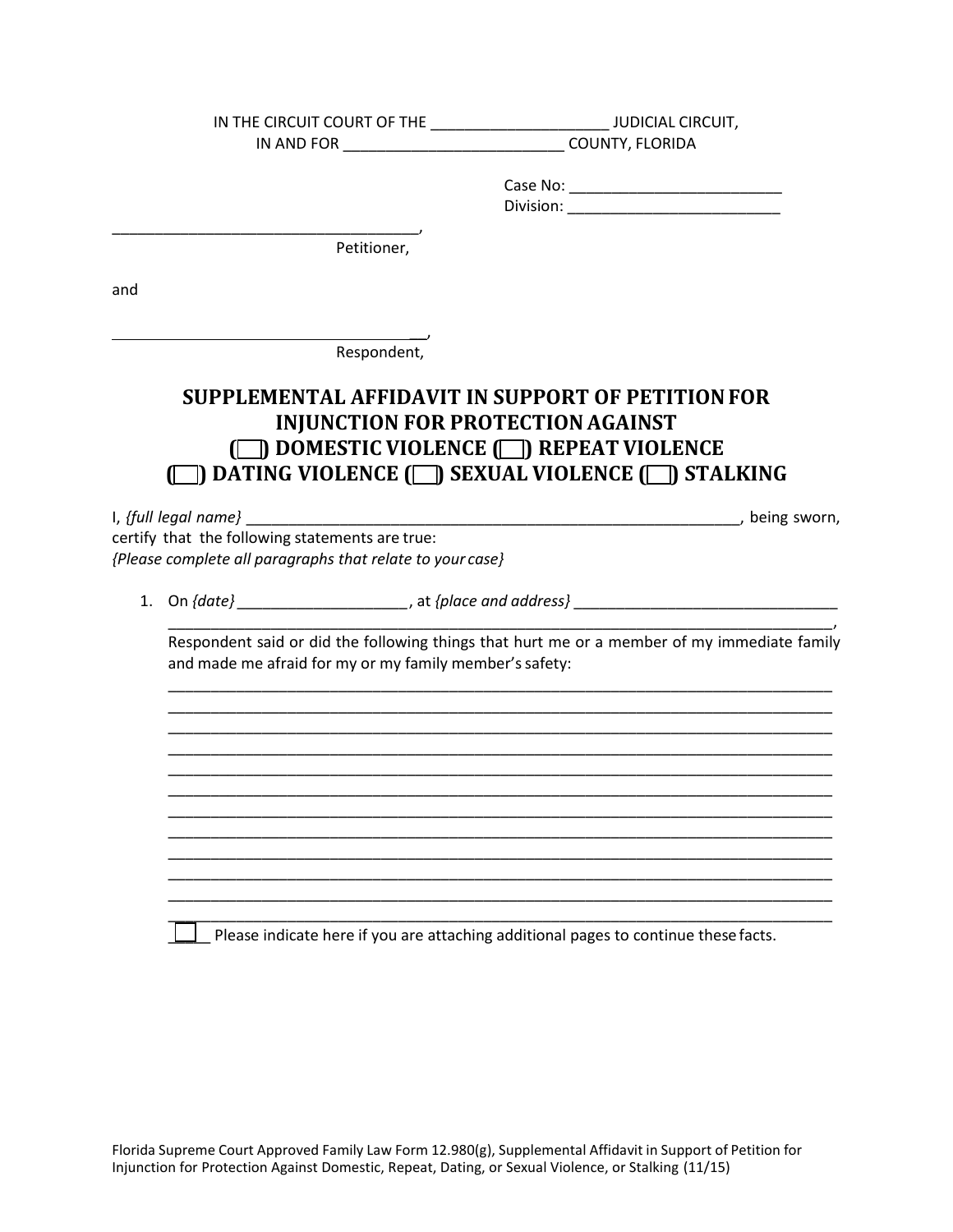|    | $\perp$ Please indicate here if you are attaching additional pages to continue these facts.          |
|----|------------------------------------------------------------------------------------------------------|
|    |                                                                                                      |
| 3. | On {date} _______________________, the following incidents of stalking occurred at the following     |
|    | locations: {the locations may include, but need not be limited to, a home, school, or place of       |
|    |                                                                                                      |
|    |                                                                                                      |
|    |                                                                                                      |
|    |                                                                                                      |
|    | For cyberstalking, the following is a description of all evidence of contacts and/or threats made    |
|    | by Respondent in voice messages, texts, emails, or other electronic communication:                   |
|    |                                                                                                      |
|    |                                                                                                      |
|    |                                                                                                      |
|    |                                                                                                      |
|    | $\Box$ Please indicate here if you are attaching additional pages to continue these facts.           |
|    | 4. Please indicate here if you are attaching copies of medical records for treatment you may         |
|    | have received for injuries referred to in your petition or in this supplemental affidavit, copies of |
|    | any police or sheriff reports concerning incidents of violence involving you and Respondent, or      |

any notice of inmate release.